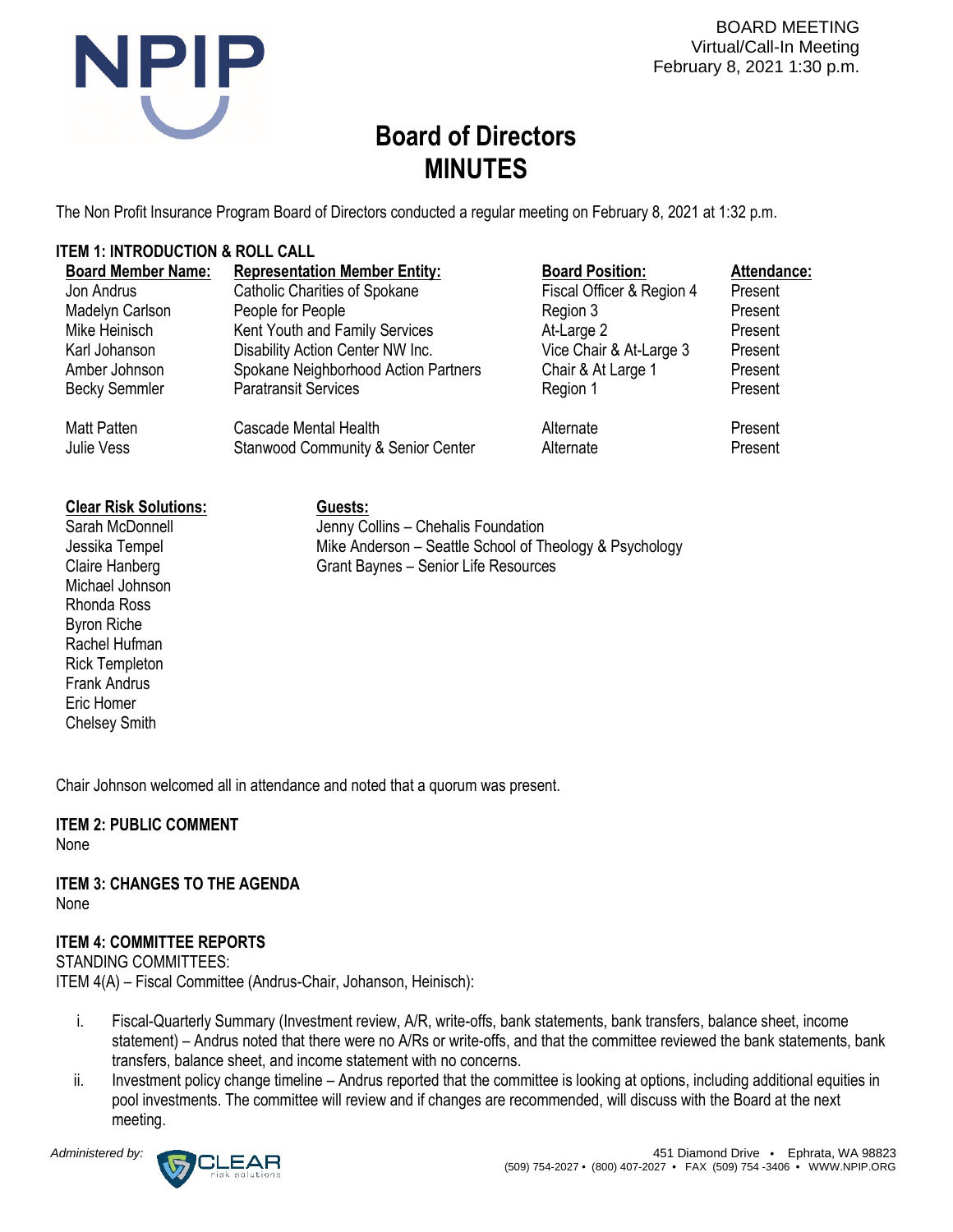ITEM 4(B) – Executive Committee (Johnson, Andrus, Johanson):

- i. Diversity, Equity, and Inclusion Workshop Johnson reported that the committee discussed the policy draft previously reviewed by the Board for Diversity, Equity, and Inclusion and made a few tweaks to capture intent. This is an action items later in the meeting.
- ii. Committee volunteer needed Governance Johnson discussed that they are looking for another Board member for the Governance committee. She stated that Johanson and Heinisch are only ones available due to the one year requirement as a seated Board member, but discussed if one of the newer Board members wants to get involved as an ad-hoc role, that is an option as well. Semmler acknowledged that she was interested in this ad-hoc role.
- iii. Board self-evaluation process Johnson gave an overview of the self-evaluation process and discussed that this year alternates will be asked to participate. The Board and alternates will review results in April.

# OTHER COMMITTEES:

Legislative Committee (Johanson, Carlson, Heinisch):

- i. Lobbyist report (written only)
	- a. Nonprofit Act Bill Johanson recapped the lobbyists report: this should be passed in Senate and House. Senator Pedersen and Senator Padden have been involved and supportive from various angles. Recapped that if passed, this shouldn't go into effect for a year, so we will have time to communicate the education piece out to our members, as well as other nonprofits in Washington with partners, as appropriate.
- ii. Nonprofit Corporations Act SB5034 Covered in the lobbyists report above.

Board Governance Committee (Carlson, Johnson):

i. Succession planning update & recommendations – Johnson reported that the alternate positions are at the end of their terms and wanted to thank them for their commitment to help over the last year. Reported that Julie Vess would be happy to extend her alternate position for another year and Patten will be stepping out of his alternate position and go into an ad-hoc role, to help with special projects regarding onboarding of board members. Mike Anderson with Seattle School of Psychology and Theology has expressed his interest in the alternate position. Jenny Collins with Chehalis Foundation is interested in filling the vacant Region 2 Board position. The committee recommends support of these position changes; Board will have the opportunity for approval as part of the action items later in this meeting.

#### **ITEM 5: CONSENT AGENDA**

The Consent Agenda items were reviewed prior to the meeting by all board members. Johnson called for a motion on all consent items. Johanson moved to approve the Consent Agenda as presented and seconded by Jon Andrus. With all in favor and none opposed, the motion passed.

The Consent Agenda consisted of the following:

- i. Voucher #20/21-06
- ii. Voucher #20/21-07
- iii. Voucher #20/21-08
- iv. Minutes 11/2020
- v. New & Lost Members
- vi. Balance Sheet 2Q
- vii. Income Statement 2Q
- viii.Solvency Test 2Q

# **ITEM 6: BOARD/STAFF COMMUNICATION**

- i. Workshop recap
	- a. Goals It was noted that the staff gave a status update on the goals.
	- b. Renewal Process Staff reviewed the renewal process and overview of the timelines for budget, renewal, and member impact.
	- c. Board buddy workshop Johnson recapped on board buddy workshop. The Board paired a veteran board member with new members to answer any questions they had. We will continue to meet for board buddy workshops as part of succession planning.
- ii. Background checks for members McDonnell reported that staff has been working to finalize background check options for NPIP members with a discounted group pricing. Final details on pricing are being worked through, noting this will be another value-add service for members of NPIP. Next update will be at April's meeting.